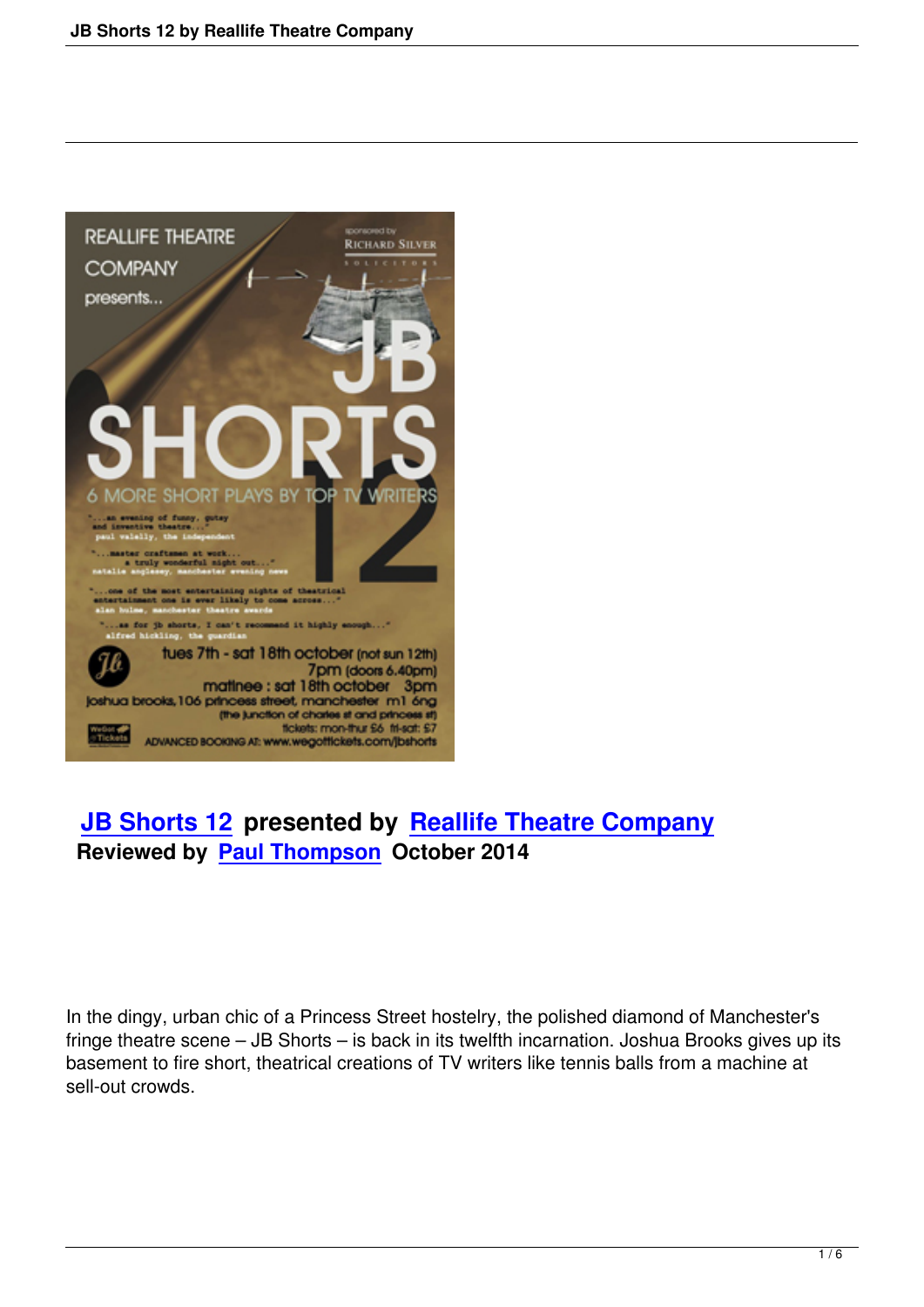The evening's first course is a serving of horror-themed farce, as **Peter Kerry**'s *Mr Normal* sets up two couples of adjacent generation in lock down as zombies creep nearer. It's a ' *what would you do if you had an hour to live*

' scenario, with a subtlety roughly akin to a hard kick in the groin. Once the twist is revealed, I'm not entirely sure whom I'm supposed to be rooting for. But maybe that's not the point.

It started with a clear statement of zany intent – like so many of these fringe playlets it is keen to tickle the audience – and goes all out to maintain that energy tirelessly. Before long, it descends into outright silliness shooting for cheap laughs, as scantily-clad characters cavort in front of us before moaning with orgasmic pleasure off-stage – noises misinterpreted and ignored by fictitious spouses so deep in denial, there are sometimes more eyebrows raised than laughs.

Hit and miss as it emphatically is, it will never cause anyone to look at their watch. There are enough guffaws to see it through. The legend that is serial panto dame and Greater Manchester board-treading stalwart **Eric Potts** is at hand to smooth over shortcomings with his signature uber-confidence. At one point, we double over with mirth as he whispers a few synonyms. There's nothing inherently funny about these words. The man simply has what it takes.

A change of pace follows with a thought-provoking study of a power relationship in **Jane McNulty** 's *A*

## *Hairline Crack*

, deftly realised by

#### **Paul Blinkhorn**

. It's an intelligent and sometimes chilling look at how potty-mouthed bully and control freak *Button* 

has compensated for her underachievement and miserable existence by dragging down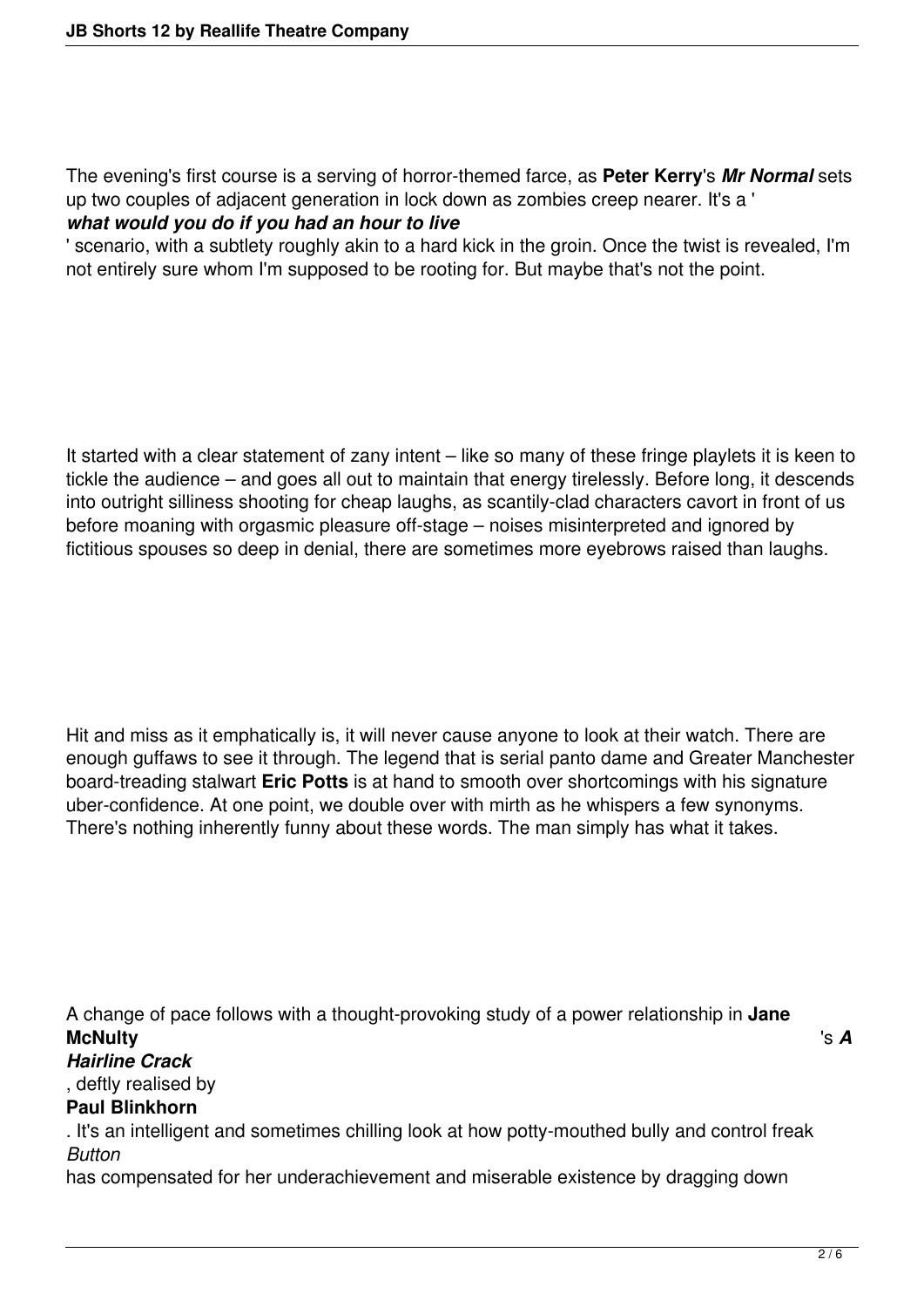long-suffering

*Ronnie* 

with her – all the time manipulating her stooge by instilling a sense of gratitude and subsequent loyalty.

The drama is driven by the slow unravelling of this psychological grip, and witnessing Button's response: for a while the wrath we expect goes from simmer to *God of the Old Testament*. A moment of vulnerability completes the dimensions of a well-drawn, troubled beast of a character that McNulty and actress

### **Cathy Breeze**

won't let you despise totally without a fight. Plaudits also go to

## **Tigga Goulding**

for a sensitive but never overtly sympathy-harvesting portrayal of Ronnie.

*Special Needs* ushers us to the interval with another big dollop of seriousness, introducing us to the hapless *Greg* – caught in the crossfire of a hostile ex and a scheming new squeeze. Greg braves the firebreathing of erstwhile wife, Beverley, to organise some time with his disabled daughter. But his current hottie, Rachel, has something sinister up her sleeve. For me, **Mike Woodhead**'s take on Greg is one of the real pleasures of the night. In an evening where actors are packed like sardines and – at times – over keen to make an impression, Woodhead offers up a gentle, loveable and generous turn, nailing down the frustrations, fears and grey shades of a man dominated by women.

The character I find it much harder to buy is *Beverley*. I don't have to look at the programme to know this was written by a man ( **Trevor Suthers** ). It's a very male spin on *hell hath no fury*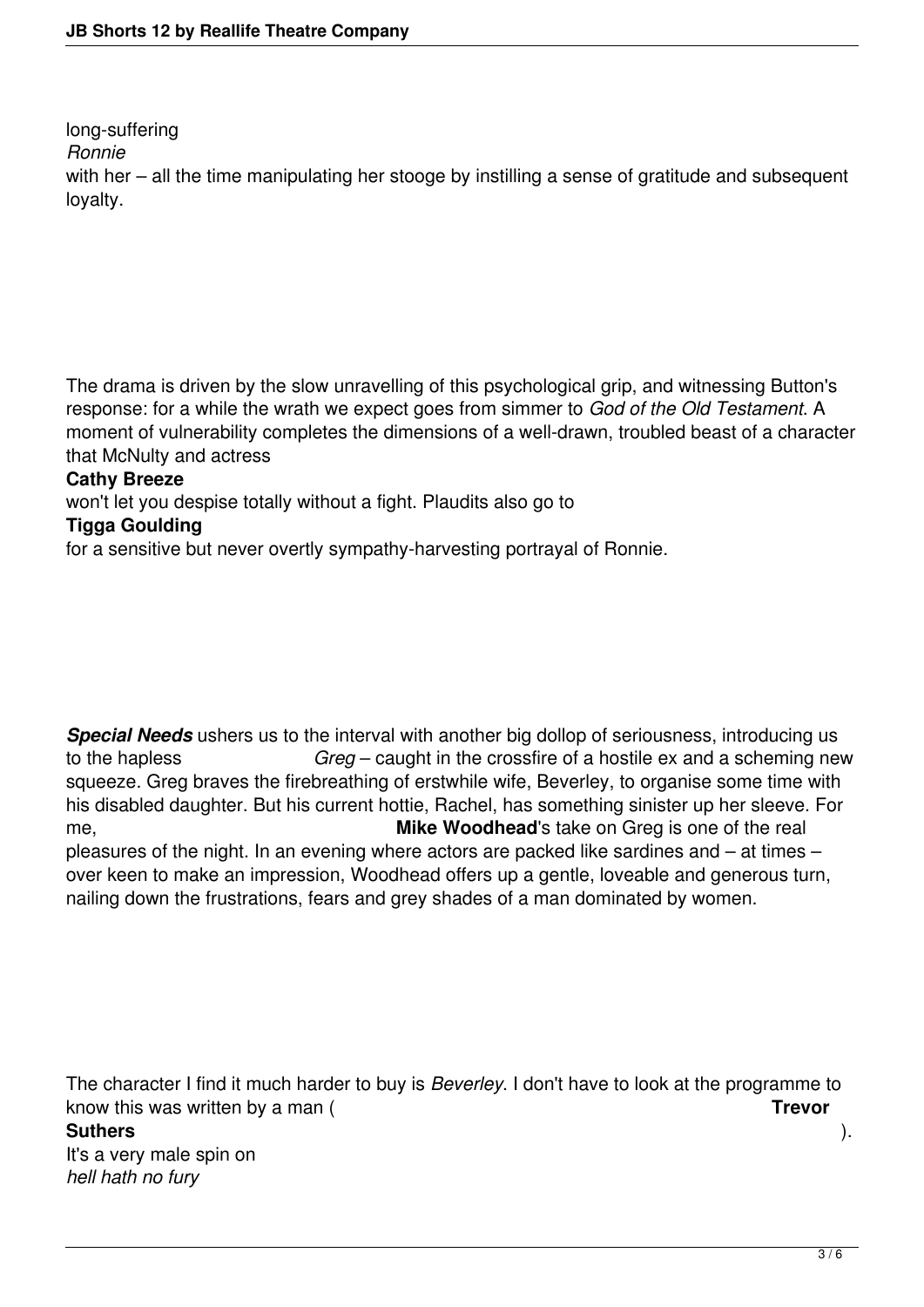banshee-like exploits. Her rants become slightly tedious and tend towards the implausible: Greg's "having it off" (does anyone still say that?) with a cutie from the special school which leads her to suspect he may be sleeping with yet someone else; perhaps numerous people; possibly with every female working for the institution. My tuppence is this: what's far more interesting than Beverley's ire is Rachel's conniving – but the latter seems glossed over, an after-thought, for the benefit of the former.

#### **Matthew Bloxham**

's understated direction is worthy of a mention too, along with his arty but neat overlapping scene transitions.

With fresh beer in hand, we reconvene for the big belly laugh of the event. **David Isaac**'s *Paradi se Island*

is billed as "a detailed analysis of government immigration policy" which is such an unfulfilled promise of dryness, I suspect we are the butt of a joke.

From the off, this comedy fairy tale reduces everybody to a gibbering wreck of hysterics. A twisted and gag-laden morality yarn, it boasts performances so on the money that the actors must have tenners stuck to the soles of their shoes by the end. Sure, there's a sideways glance at a real issue in there somewhere, but this doesn't ever pretend to be much more than an onslaught of glorious daftness. In the context of the event's flow, it pounces at just the right time. Touches like a hand-puppet teddy bear playing the immigrant's wife punctuate the lunacy with jaw-dropping inspiration.

**Martin Jameson**'s *Prostate* lavishes us with a fun story of a last hurrah waylaid by desperation, guilt and brow-mopping awkwardness. With the clock ticking on his prostate-cancer operation – and, potentially, his sexual potency – he looks up old flame *Karen* and ends up back at her place. It's a nice start to an engaging piece. It's a bit too obvious too soon that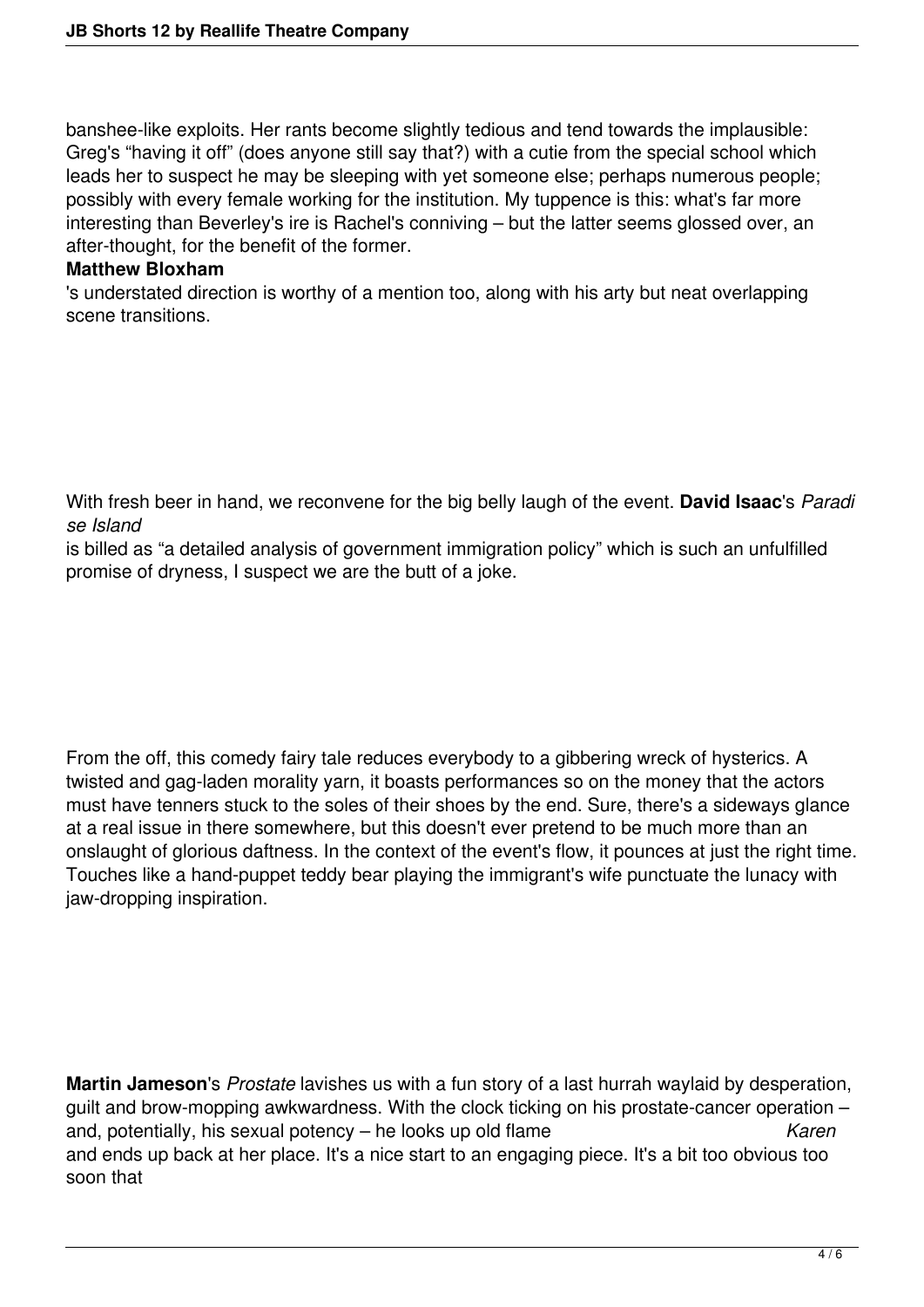#### *Tony*

wants more than to merely spill his seed for the final time – that strips proceedings of a little power. But the real chore, from where I'm sitting, is the appearance of Tony's tumour in personified form, Gove.

This is gimmickry as art form. There must be a simpler, more effective and less annoying way of showing Tony's inner turmoil. For one, it's a tad confusing. I only know Gove is supposed to be Tony's tumour having had a sly peek at the programme. Gove acts, to a man, like a sarcastic version of the devil on your shoulder. When he says he'll be removed by a surgeon soon, I consider that he's Tony's prostate itself; or his sexuality. Perhaps I missed a key reference, or my medical knowledge leaves much to be desired – but a malignant growth in human shape shooting for laughs doesn't quite cut it for me. Right now, I want more of the pensive, stuttering and heart-wrenching interactions between the co-protagonists – and less of that irritating, scene-stealing muppet.

Last up is **Carole Solazzo**'s whistle-stop tour round the history of inducing female orgasms, *Go od Vibrations*

. Liv is a charismatic and charming everygirl with a dodgy scouse accent and a polka-dot dress. She's keeping her husband at arm's length for she gains nothing from carnal activity.

The synopsis makes this string of amusing vignettes sound more intriguing than it is  $$ emphasising Liv's sale of her soul to the Devil. That's just a brief distraction, for no real consequences arise from her unwitting decision: Liv blunders on, bubbly as ever with nary a hint of a soulectomy. Her inhibitions, on the other hand, are nowhere to be seen as Liv's journey eschews internal conflict for the brash spectacle of a woman egging on yesteryear pioneers to tinker with her lady parts. It's a shame some great work is upstaged by one of the props – a fake vagina – taking unrehearsed flight from its tin, half way across the stage. But it's an innovative hoot. And it receives extra love for its happy ending – which, tonight, were at a premium. A